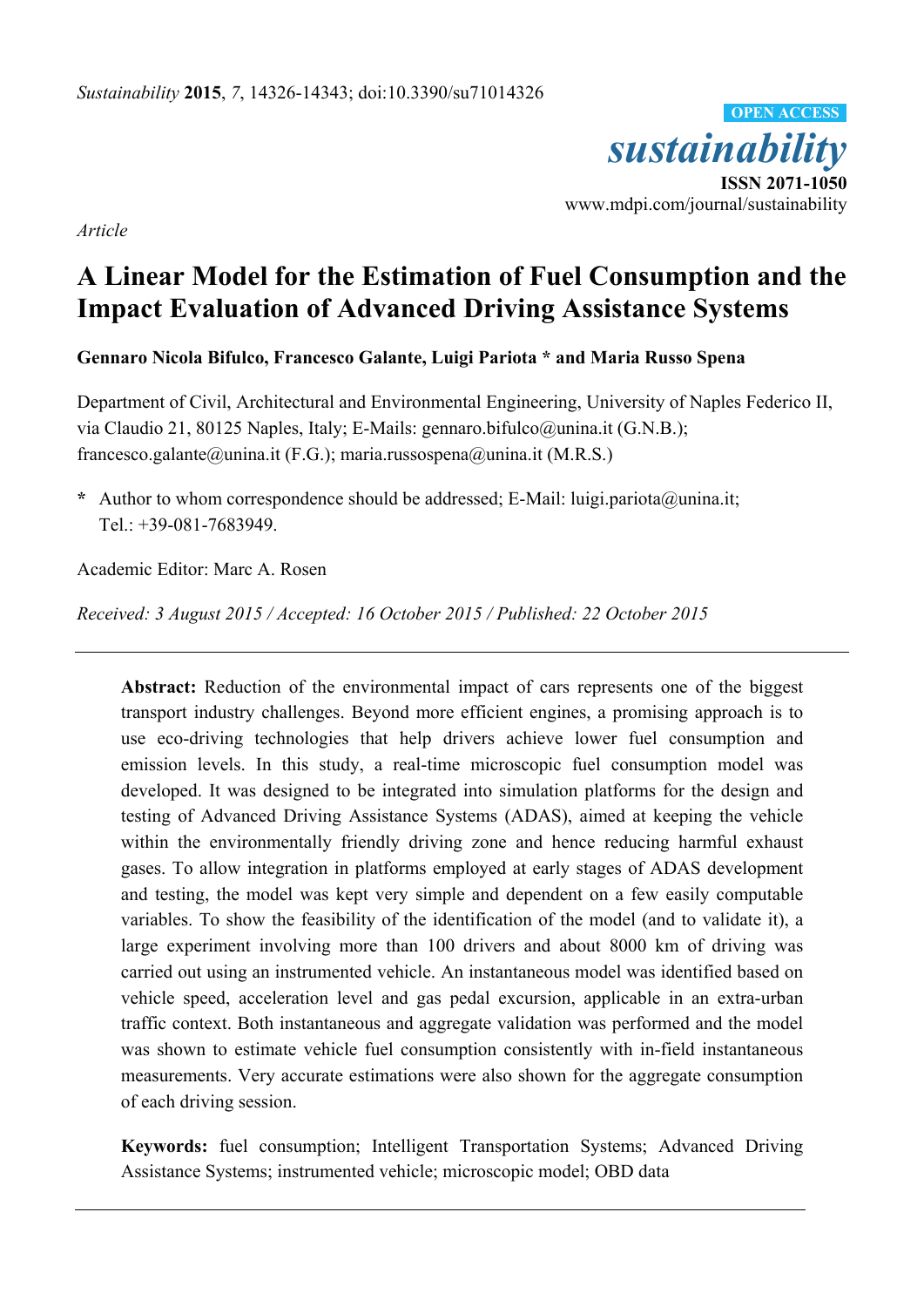#### **1. Introduction**

The research presented here takes place in the framework of traffic behavior studies and the design

of Advanced Driving Assistance Systems (ADAS). ADAS are developed by using electronic control units (ECUs) that are designed to supervise the safety, the comfort and the efficiency of the driving. Their design is carried out in the framework of the so-called automotive V-Cycle. In its basic architecture, this process is comprised of a first phase (MIL—model in the loop) of conception of the control logic characteristics and mechanisms, a second phase (SIL—software in the loop) in which the software needed to manage such a logic is developed, and a third phase (HIL—hardware in the loop) consisting of the implementation of the ECU and the evaluation of its interaction with other, actually available, components of the vehicle (hardware sensors, actuators and other devices, and control units).

The research described here falls into the MIL context and is aimed at giving existing ADAS testing platforms the possibility of including an additional module aimed at the simulation of fuel consumption, and thus at testing ADAS oriented to eco-driving solutions. The module is based on a simple model that is able to estimate fuel consumption on the basis of variables that are both easily accessible on vehicles (e.g., readable from the on-board diagnostic—OBD—port with simple after-market solutions) and already available in common modules of vehicle simulation, as implemented in commercial testing platforms (e.g., the software Prescan [1]).

The development and testing of this model is the main focus of this paper. It is based on data collected in two different experiments. The principal experiment concerned driving sessions that took place in the National Research Project DRIVE IN<sup>2</sup> (DRIVEr monitoring: technologies, methodologies, and IN-vehicle INnovative systems; [2]), and its data were used for the estimation of the parameters of the model. At a later stage, data of a validation experiment were exploited in order to check the transferability of the model to different contexts.

The paper is organized as follows: Section 2 reviews the literature with respect to the various approaches used for the analysis of fuel consumption; in Section 3 our experiment, tools and collected data are presented; in Sections 4 and 5, some models are presented and discussed; finally in Section 6 some conclusions are drawn.

#### **2. Problem Formulation**

Nowadays, transport systems are affected by serious negative externalities in terms of both pollution [3], and noise [4]. Indeed it has been estimated that the impact of the transport sector is in the range of 20%–40% in terms of consumption of fossil fuels and emission of greenhouse gases and particulate matter [5].

To limit and reduce the above negative impacts, many fuel-consumption and air-pollution control policies have been adopted in this sector, such as the introduction of carbon based vehicle tax systems [6], incentives for the adoption of hybrid electric vehicle [7], improvements in vehicle technologies (catalytic converter, alternative fuels, engine efficiency), congestion charging, and incentives for using public transport.

Another effective and promising technique to increase fuel economy is eco-driving, which is essentially based on the monitoring and control of driver behavior. It is defined as a decision-making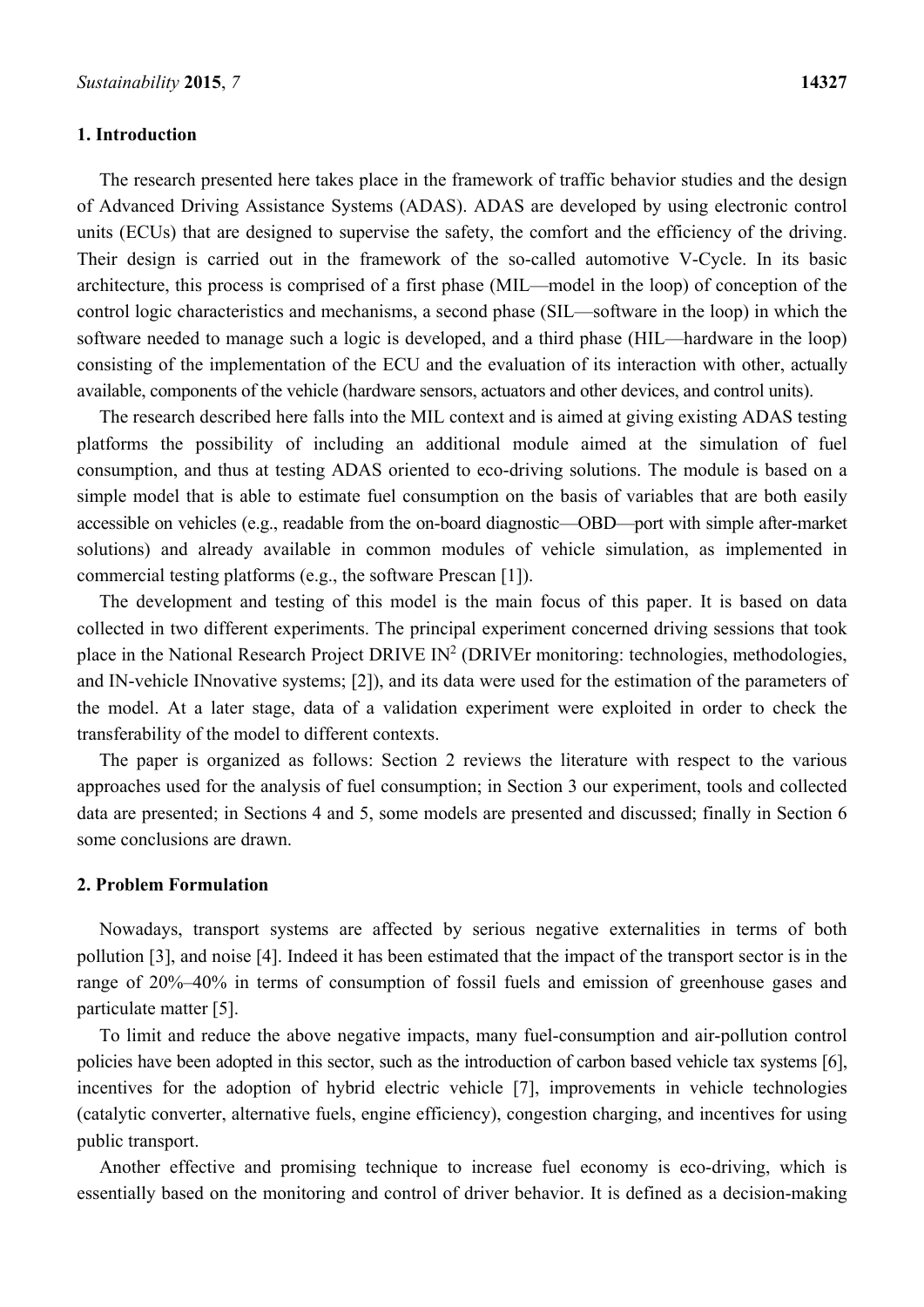process which will influence the fuel economy and emissions intensity of a vehicle to reduce its environmental impact [8]. This technique can operate at network or single vehicle level.

At the transportation network level, eco-driving acts by implementing proper instruments for the evaluation and implementation of strategies for the reduction of traffic congestion [9,10] and for optimum route choice in order to limit  $CO<sub>2</sub>$  emission and fuel consumption (eco-route, [8]). Eco-driving at the single vehicle/driver level can be achieved through an understanding what primarily affects fuel consumption, and by developing ADAS that help drivers in adopting efficient driving styles in terms of emissions and energy consumption. At both levels, the effects of the adopted solutions can be investigated by using microscopic simulation tools, which allow the simulation of the interaction of vehicles in a traffic stream and the resulting kinematics (and dynamics) of the vehicles. Microscopic models make it possible to explicitly take into account different driving behaviors [11] and engine characteristics [12,13].

In the case of ADAS oriented to eco-driving, a model able to predict fuel consumption is a pre-requisite. Fuel consumption models can be implemented by following three different approaches: macro models, meso models and micro models. Macro models are able to predict fuel consumption for a relatively large region and for rather long periods of time; of course, for the purposes of this research they will not be processed. Meso models are based on average parameters (e.g., the average speed of the vehicle), and can be divided into two major categories: models based on correction factors [14,15], and models based on vehicle specific power (VSP) or on instantaneous power per unit of mass of the vehicle [16,17]. Consumption calculated using these approaches reflects the average consumption for a certain class of vehicles, often presenting some deviance in results when considering a specific vehicle [18].

This paper focuses on the microscopic approach, in which developed models can be classified according to different criteria. First and foremost is the fuel supply—gasoline, diesel and newly developed hybrid vehicles. Second is the basis of the models. Some of them have as a basic principle the traction-law. These models estimate the fuel consumption as a function of the mass of the vehicle, the aerodynamic drag coefficient, the vehicle frontal area, the vehicle acceleration and speed, the road gradient, and *etc*. [19–21]. In other cases, fuel consumption has been indirectly inferred from exhaust gas emissions, even in real time, using the carbon balance method (e.g., [22]). An important category concerns models based on laboratory-tests performed on a chassis dynamometer, that implements standard driving cycles such as the European NEDC (New European Driving Cycle), and the U.S. FTP (Federal Test Procedure) [23,24].

For the scope of this paper, it is worth pointing out approaches that make it possible to compute instantaneous fuel consumption. For instance, in [25] there was developed a nonlinear regression model based on a polynomial combination of the instantaneous speed and acceleration, using different regression coefficients in the deceleration or acceleration phase. The model was calibrated using data collected at the ORNL (Oak Ridge National Laboratory) using a chassis dynamometer. In the same period, the University of California [26] presented the Comprehensive Modal Emissions Model (CMEM) which is able to predict instantaneous fuel consumption and emissions in three different driving cycles for both light and heavy vehicles; the model uses as input variables the vehicle kinematic (acceleration, velocity, *etc*.), the characteristics of the road (e.g., slope), and motor data (such as the coefficient of cold starting, and the coefficient of engine friction). Finally, in [27], using data recorded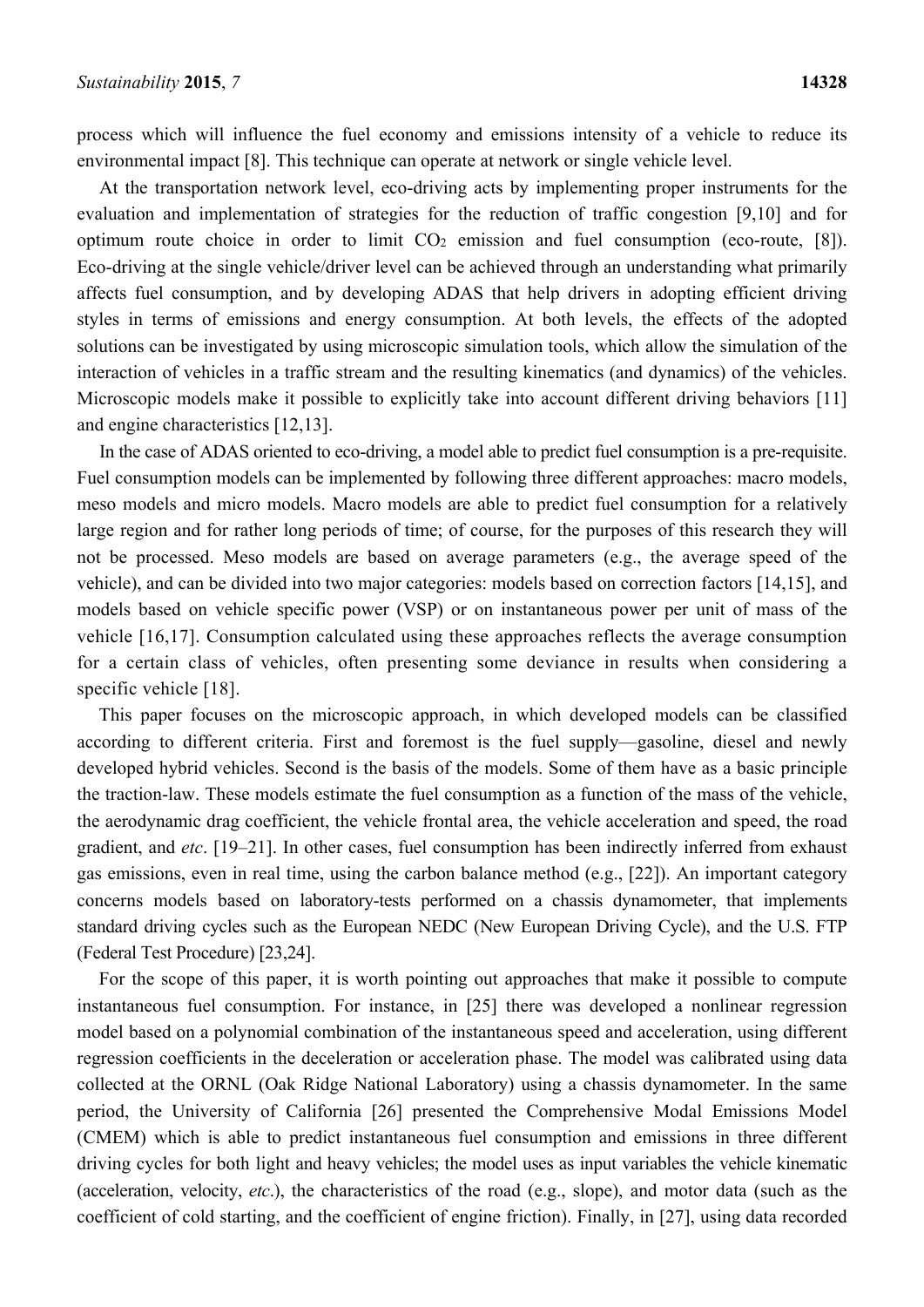by the OBD port, a nonlinear regression model for a gasoline vehicle with an automatic gearbox was developed. In particular three different specifications were tested: the first one expressed the fuel consumption as a quadratic function of RPM, the second as a linear function of throttle and the last as a linear polynomial model of RPM and throttle. It is worth noting the respective determination coefficients  $(R^2)$ : 0.76, 0.81 and 0.71. Concerning the eco-driving advisory, The University of Twente (Netherlands) in collaboration with the School of Transportation and Society (Sweden) have developed a fuel-efficiency support tool capable of performing real-time control of consumption and providing both positive and negative video feedback while driving. The support tool includes the so-called normative model, which back-calculates the minimal fuel consumption for maneuvers carried out [28]. Similarly, [29] developed an Acceleration Advisor (AA) able to signal the driver, causing a resistance on the gas pedal if s/he is accelerating too quickly. The values of the speed of pedal depression and the initial resistance were chosen after comparing driving patterns from fixed test runs involving 16 combinations of resistance variables being systematically changed. Driving pattern parameters concerning fuel efficiency (e.g., percentage time of high acceleration) were compared for each test run, as well as the perceived acceptance of the resistance level based on relative time consumption.

Here we propose a model with a twofold aim. First of all this model is intended to be integrated into a larger platform in which it participates to the simulation as a whole by estimating the fuel-consumption, as well as its variations in dependence on the eco-drive logic applied by the ADAS under development. As a secondary aim, the model can be adopted once the ADAS is in place, because, by identifying in real-time the actual value of its parameters, it is possible to profile driving behavior with respect to eco-efficiency. Both of the previous aims determine some requirements to the proposed fuel-consumption model. Indeed, the model has to be as simple as possible in order to be easily employed and identified in real-time. As well, it must be based on simple variables that are easily obtained both by (also simple) ADAS design and testing platforms and by low-cost aftermarket or OEM solutions installed on vehicles.

### **3. Data Source**

## *3.1. Principal Experiment*

The DRIVE IN<sup>2</sup> research project has been characterized by a large experiment. The test route was a 80 km circular ring composed by two toll-road segments with different posted speed-limits (100 and 130 km/h) and a one-lane-per-direction road with 60 km/h speed limit (and without overtaking allowed). 100 recruited subjects drove once around this route. The experiment also featured 5 professional test drivers from the FCA (Fiat Chrysler Automobiles) plant in Pomigliano d'Arco, near Naples, who drove only about the 70% of the principal test route's total length (indeed they drove on a different test route, starting from the FCA plant). They were asked to perform eco-driving based on fuel consumption.

An instrumented vehicle (IV) equipped at the University of Naples Federico II [30,31] was deployed to gather real-word data. Among other measurements, the IV collected data from the on-board CAN (controller area network) via the OBD (on-board diagnostic) port system, and the vector of acceleration along the three axes of motion, provided by an X-Sense inertial measurement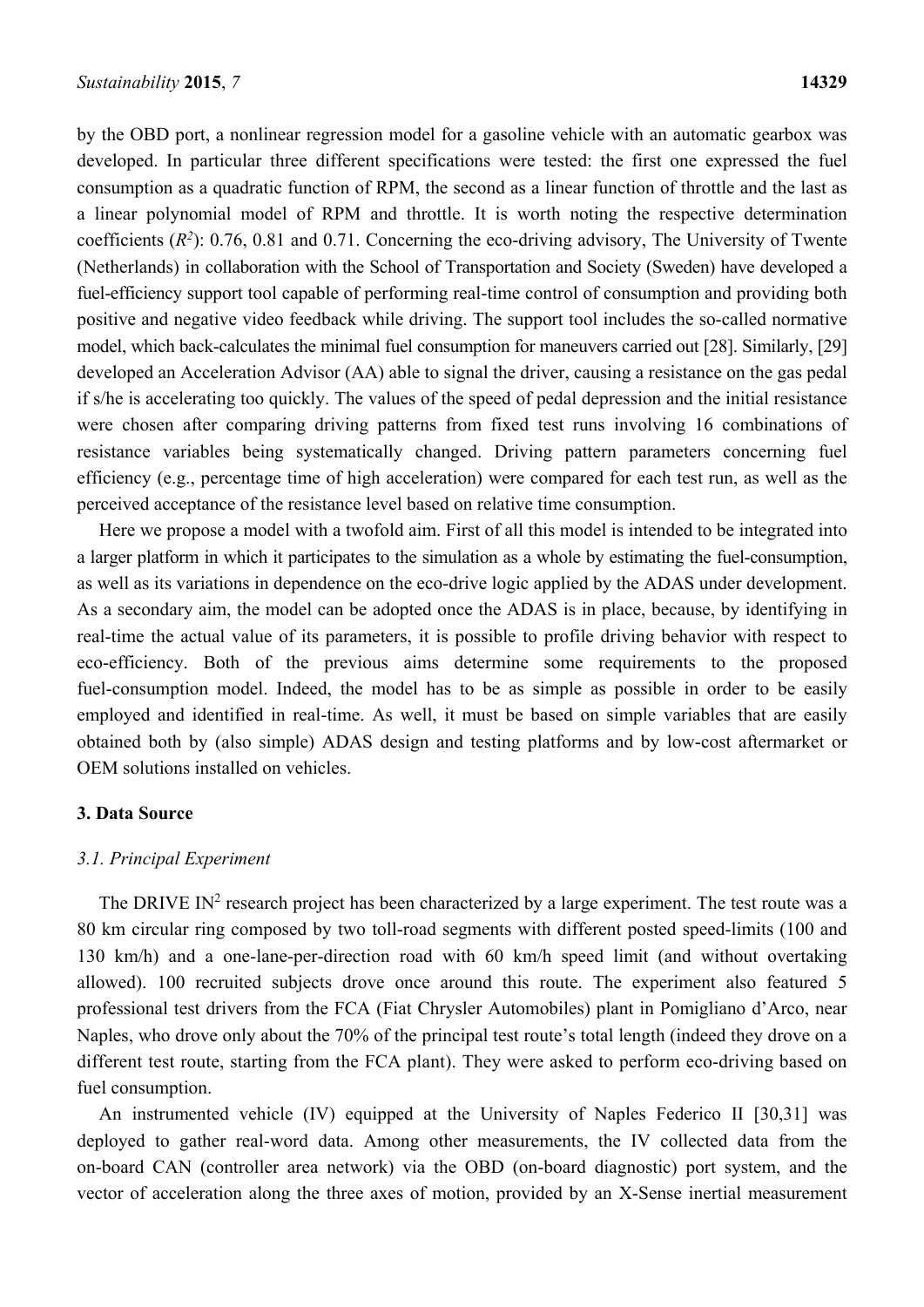unit (IMU). The speed obtained from the OBD has been validated *versus* the one obtained by a Topcon GPS, adopting the (filtered) GPS speed (sampled at 10 Hz). All data were collected at a frequency of 10 Hz, and were synchronized and recorded on-board. To ensure consistent profiles of speed, and acceleration (and also relative speed and spacing with respect to a possible front vehicle), a Kalman filter procedure, described in [32], was performed on all raw kinematic data used in our modeling. During each driving test, videos were recorded by cameras located at the front, back, driver and left side.

In particular, the analyses of this paper refer to the subset of the collected variables mostly related to fuel consumption, and we focus especially on the kinematic of the controlled vehicle, and on the driver's interaction with it. The used data taken by using the OBD port are as follows: speed in km/h, Gas Pedal data (ranging from 0 to 100 related to the EGR valve closing/opening), engine revolutions per minute (RPM), fuel metering and the intake of air, which represent respectively the milligrams of fuel consumed and the milligrams of air flowing inside the combustion chamber for each injection cycle measured in that instant. On the other hand, the only information taken from the IMU is the acceleration in  $m/s^2$  along the axis of motion.

## Data Reduction

To compare all the drivers involved, professional (the FCA test drivers) and non, the analyses refer only to the data collected on the common part of the experimental route.

Though data were recorded at two different frequencies—1 Hz for OBD data and 10 Hz for the rest—the whole data set of measurements was resampled at the lower frequency of 1 Hz, considered fully adequate to the scope of this research. During this sampling procedure, the value of acceleration was approximated with the average of the last ten values.

Fuel consumption is commonly represented in terms of two variables: the instantaneous fuel consumption (FCinst), which expresses the fuel consumption for every second, and the liter per kilometer fuel consumption  $(FC<sub>km</sub>)$ , which expresses the fuel consumption in one kilometer if the current motion conditions are maintained stationary.

It is straightforward to obtain FCinst from Fuel metering [mg i] by using the following formulation:

$$
FC_{inst}\left[\frac{l}{s}\right] = \frac{4 \times RPM \times Fuel \; Metering}{2 \times 1000 \times 60 \times 825} \tag{1}
$$

where:

- 4 is the number of cylinders in the engine;
- RPM is rated for two because we have one injection each 2 RPM;
- 1000 is used to switch from mg to g;
- 60 is the number of seconds in one minute; and
- 825 is the density of diesel fuel expressed g/l.

Similarly, the  $FC<sub>km</sub>$  can be computed by using the current speed value as:

$$
FC_{km}\left[\frac{l}{km}\right] = \frac{FC_{inst}}{Speed \times 3600}
$$
 (2)

where speed is expressed in km/h.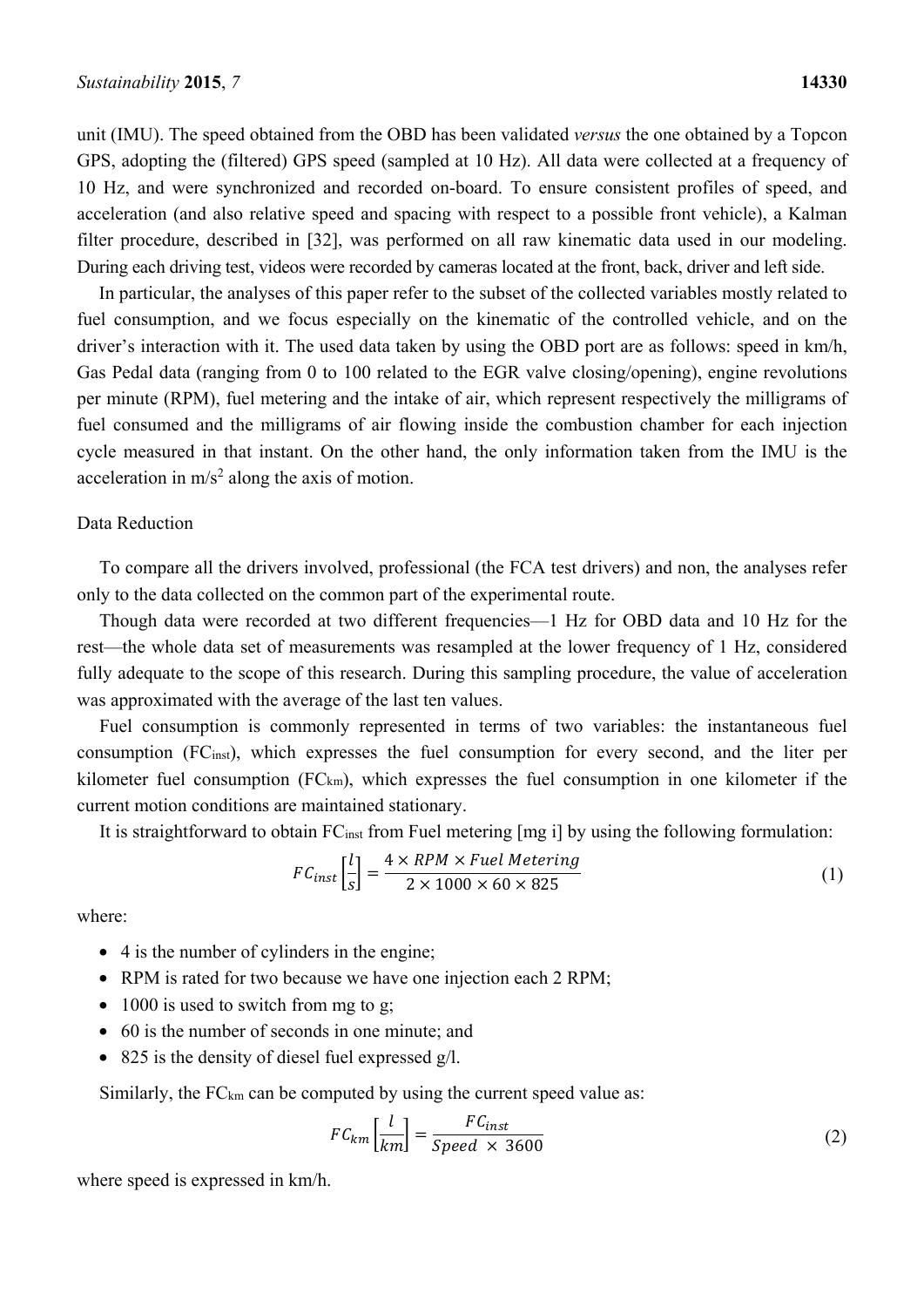In our experiment, fuel metering data collected by OBD were found to be biased by a large number of outliers, and for this reason, some filtering operations were carried out. Filtering operations can be grouped in two phases: a smoothing procedure, and a refinement for the scope of the paper of the whole dataset. In the smoothing phase, a moving average operator was applied to fuel metering; the moving window was fixed at 5 seconds. In the second phase some values were removed from the dataset according to the following criteria:

- fuel metering values lower than 8.62 mgi (these values are evident measurement errors, being below the value of consumption observed in engine idling speed);
- instantaneous consumption values higher than 0.12 l/km (these are measurement errors too, being over the maximum value of fuel consumption furnished by the manufacturer);
- speed values lower than 10 km/h (excluding these cuts off the stop-and-go phase, to which our model does not apply).

The described operations caused the removal of 27% of the rows of our dataset. In this way the final dataset was composed by a full set of variables n-tuple. Despite all the refinement required, the final dataset has about 200 thousand records. Note that the values excluded from the dataset have been discharged on the basis of the value assumed by the observed fuel metering (not the values assumed by the independent variables of the model). Observed fuel metering is the reference value our model should reproduce, and it should be reliable in order to allow estimation of the parameters of the model. We did not filter the input variables (e.g., RPM, speed, *etc*.). The only exception to this was for stop-and-go regimes. We assumed these should be modelled independently, and this is not the focus of this paper. Also note that ADAS that manage the vehicle in the stop-and-go regime (e.g., start and stop automatic systems for engines) are already implemented in many vehicles and that these conditions are not related to the eco-driving attitudes of the drivers.

#### *3.2. Transferability Experiment*

The transferability experiment was carried out jointly with the *Istituto Motori* of the National Research Council (CNR) of Italy. A new sample was used in order to ensure the reliability of data adopted as a reference for the estimation of the fuel consumption model, and to assess the transferability properties of the calibrated model. The instrumented vehicle (the one described in the previous section) was equipped with a portable emissions measurement system (PEMS), that allowed an indirect estimation of fuel consumption by analyzing vehicle emissions.

The experiment was based on both road and chassis dynamometer tests. Thirteen driving sessions were carried out (mean age of the observed drivers was 29.4 years, and 81% of the observed drivers were male). The experimental path was composed by four main sections: the first section, approximately 4 km long, was the municipal expressway *Vomero-Soccavo* in Naples; the second stretch, around 10 km long, consisted of several urban streets that cross different quarters of the city of Naples; the third, approximately 6.5 km long, was represented by the provincial road *Melito-Scampia*; and finally the last part, approximately 10 km long, was a section of the motorway A56 (*Tangenziale*) in Naples. This circumstance was very interesting for the presence of multiple different validation contexts, all different from the one in which the principal experiment was carried out.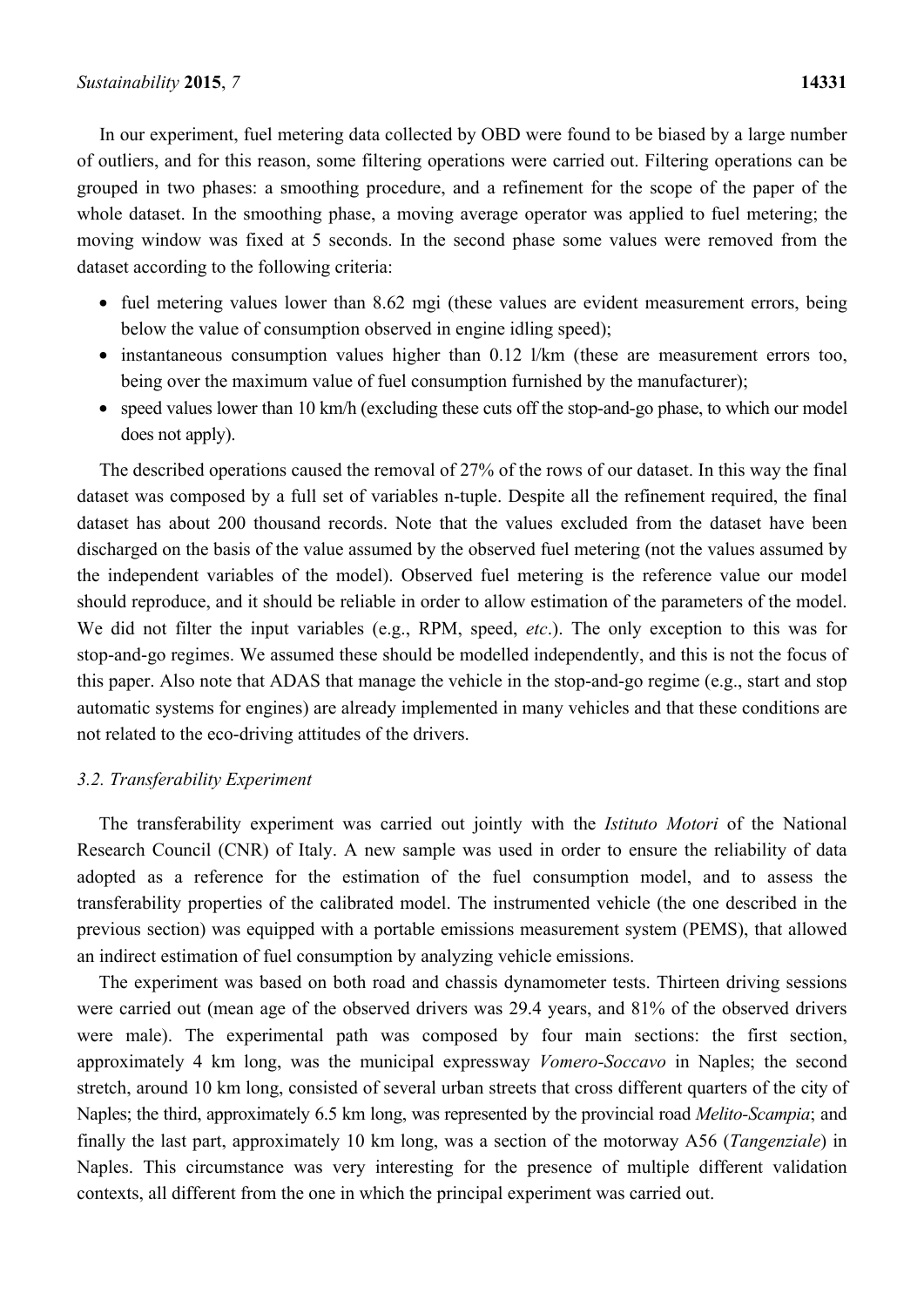### **4. Results**

#### *4.1. Validation of Consumption Data*

Validation of consumption data is a fundamental pre-requisite of our research, as it represents the reference quantity of our research. The OBD port is the unique communication port that we have adopted for communication to the vehicle. This is not only a deliberate choice, as we are interested in adopting a variable that can be collected with ease, but it is also an explicit constraint, as we were not able to access to the CAN (connected area network) of the instrumented vehicle. In this context, the validation of the reliability of collected FCinst has been carried out indirectly. Indeed a direct correlations exists between fuel consumption and emissions. Thus, measuring emissions allows for an indirect estimation of fuel consumption. For this purpose we used the following formulation:

$$
FC\left[\frac{l}{s}\right] = \frac{0.116}{0.8242} \times \frac{0.273 \times CO_2 + 0.429 \times CO}{100}
$$
 (3)

where  $CO<sub>2</sub>$  and  $CO$  are respectively the instantaneous mass of  $CO<sub>2</sub>$  and  $CO$  expressed in g/s. The development of this formulation is an outcome of experiments carried out for the DRIVE  $IN^2$  project by the *Istituto Motori* of the National Research Council (CNR) of Italy; more details on the aim and the results of these experiments will be given in further publications.

Comparison statistics have been reported in Figure 1, and have been based on the FM<sub>diff</sub> parameter, defined as:

$$
FM_{diff} = \left| \frac{FM^{(OBD)} - FM^{(PEMS)}}{FM^{(PEMS)}} \right| \tag{4}
$$

where  $FM^{(OBD)}$  and  $FM^{(PEMS)}$  are the values of fuel consumption read by the OBD port and estimated indirectly by using emissions. In more than 60% of the cases, differences are lower that 4%, and in general are lower than 12%. Of course neither OBD data, nor consumptions estimated from emissions could be considered un-biased. However, the concordance between the two independent instruments gives reasonable confidence on the reliability of measured fuel consumptions.



**Figure 1.** (**A**) Probability mass function (pmf) and (**B**) cumulative mass function (cmf) *versus* the difference in the consumption values measured with the two instruments (FMdiff) in the validation experiment.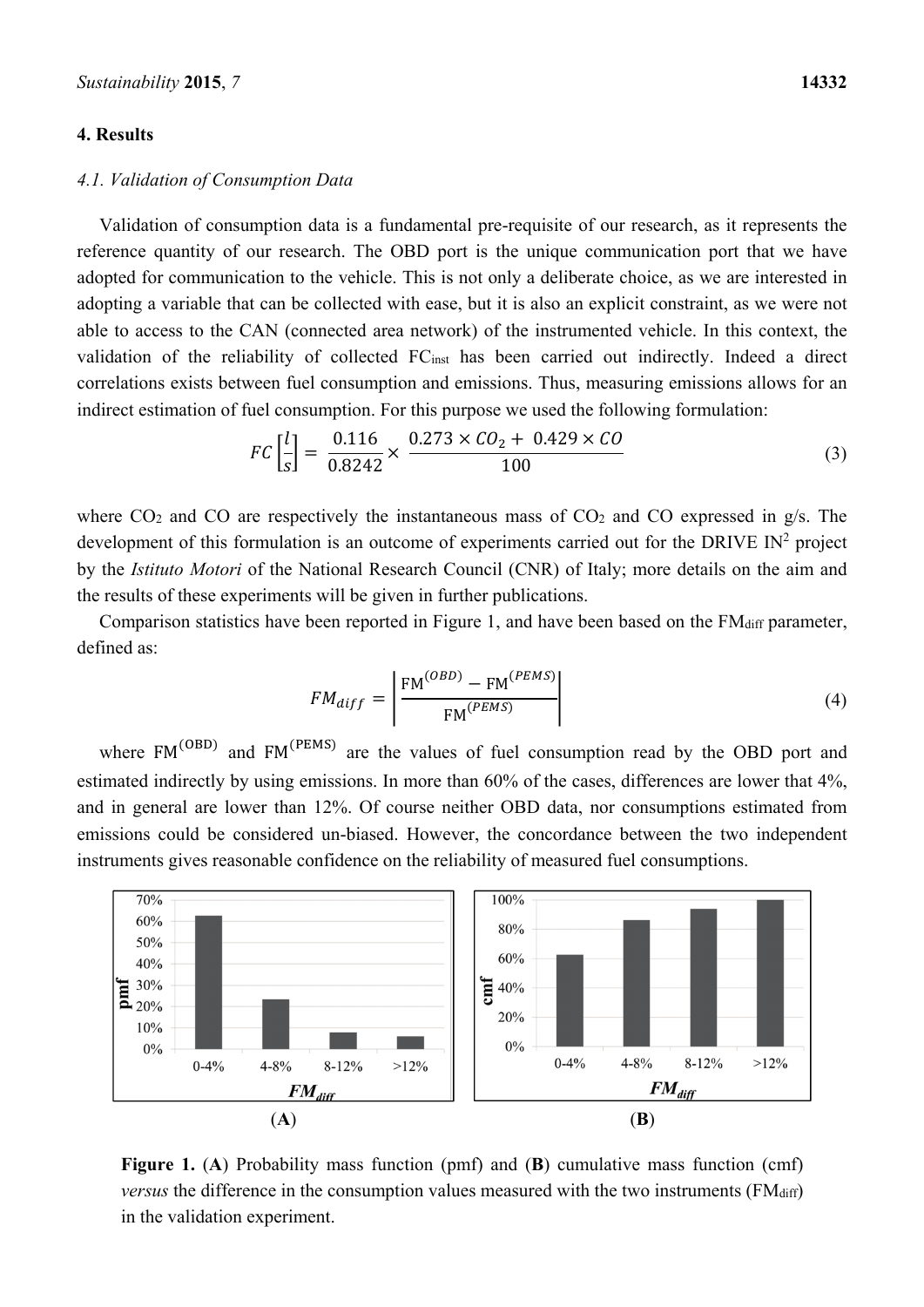#### *4.2. Model Specification and Estimation of the Parameters*

The actual identification of the fuel-consumptions model was based only on the data from the principal experiment. The model variables were identified by using the stepwise algorithm implemented in the Matlab Statistical Toolbox. This method easily applies to linear models and can be very effective to be adopted for real-time identification procedures.

An obvious correlation of fuel metering with the Gas Pedal and the Intake Air is confirmed by means of Figure 2.



**Figure 2.** Dependence of fuel metering on: (**A**) Gas Pedal; (**B**) Intake Air.

In addition, considering the law of traction, it is reasonable to presume a dependency of motion from the square of speed  $(v^2)$  and acceleration (a). Indeed these variables were selected as more significant by the stepwise algorithm. Then the linear regression model is calibrated as follows:

$$
FM_{\text{mgi}} = \beta_0 + \beta_1 v^2 + \beta_2 a + \beta_3 Gas\text{Pedal} + \beta_4 IntakeAir
$$
 (5)

For the specification of the model, 50 drivers were randomly taken from the sample, and the remaining subjects were used to verify the model; Fiat drivers were considered only in the validation stage. Parameters were estimated using the Matlab Statistical Toolbox, and the calibration results have been reported in Table 1, which is also where the R-square value and t-stats associated with each parameter have been reported.

Table 1 also reports the tolerance index and the VIF index (variance inflation factor), which are usually used to investigate the redundancy among the independent variables in a multiple regression model (multicollinearity test). In fact, for an explanatory *i*, the tolerance, *Ti*, is the complementary to 1 of  $R_i^2$ , where  $R_i^2$  is the coefficient of determination of a regression of explanatory on all the other explanators. Whereas the VIF index is the reciprocal of the tolerance index. In other words:

$$
T_i = 1 - R_i^2 \tag{6}
$$

$$
VIF_i = \frac{1}{T_i} \tag{7}
$$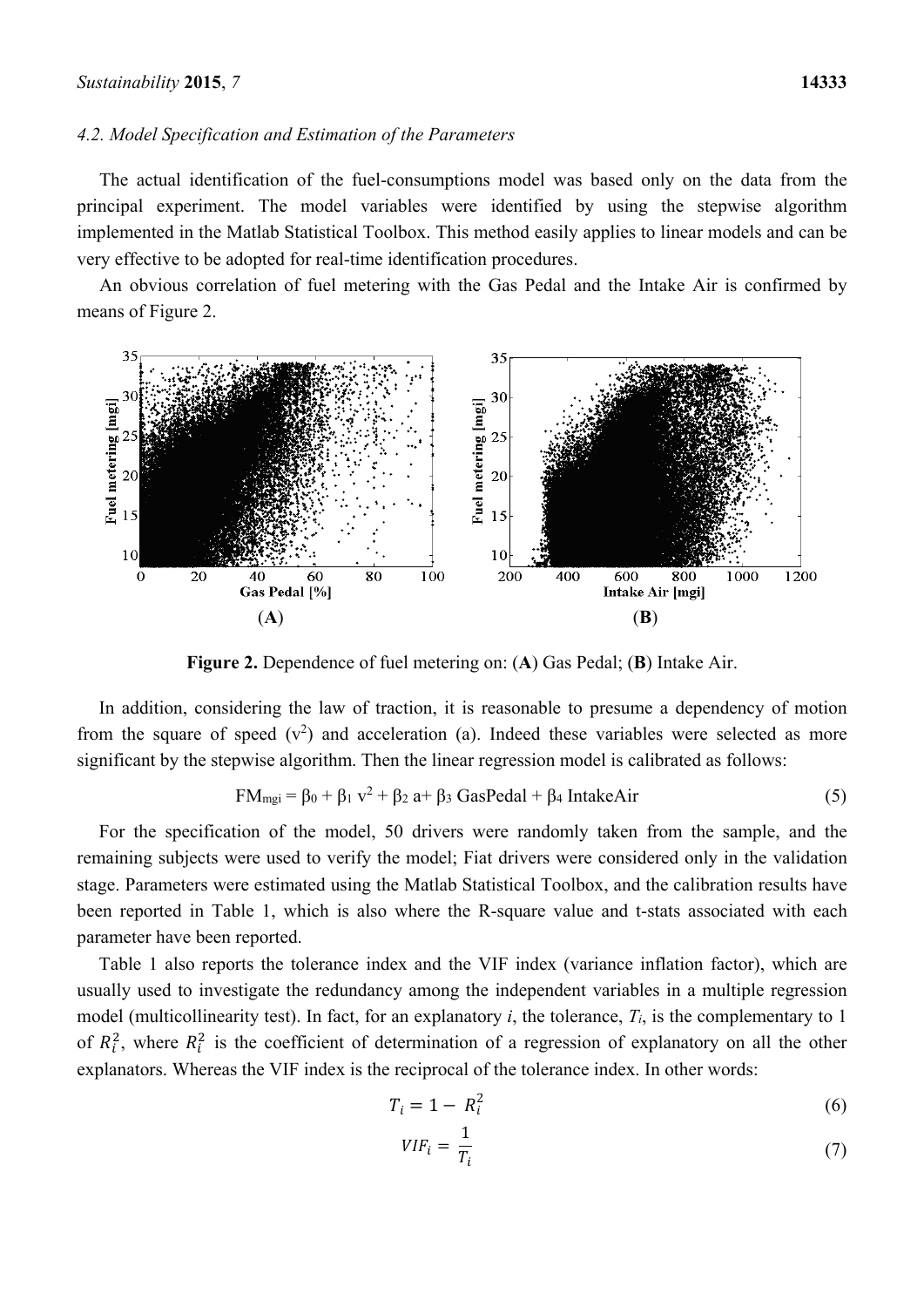|              | Constant                 | ${\bf v}^2$ | a       | <b>Gas Pedal</b> | <b>Intake Air</b> |
|--------------|--------------------------|-------------|---------|------------------|-------------------|
| β            | 7.750                    | 0.005       | 6.420   | 0.212            | 0.004             |
| t            | 123,000                  | 77.600      | 84.500  | 186,000          | 36.400            |
| sig.         | < 0.001                  | < 0.001     | < 0.001 | < 0.001          | < 0.001           |
| std. $\beta$ | $\overline{\phantom{a}}$ | 0.205       | 0.225   | 0.490            | 0.098             |
| Т            | $\overline{\phantom{a}}$ | 0.797       | 0.786   | 0.797            | 0.763             |
| VIF          | -                        | 1.255       | 1.273   | 1.254            | 1.311             |
| $R^2$        |                          | 0.483       |         |                  |                   |
| std. error   | 3.759                    |             |         |                  |                   |

**Table 1.** Index of determination, model coefficients, and their statistical significance within the full model (identification against 50 drivers).

A tolerance less than 0.5 or a VIF higher than 2 indicates a multicollinearity problem. Because such conditions are never verified (Table 1), there is no multicollinearity among the independent variables. In the same table, the standardize coefficients (std. β) are reported; these coefficients permit the evaluation of which independent variable is more important in the explanation of the dependent variable. It is evident that, among the identified key parameters, Gas Pedal is the more important variable, while Intake Air is the least important one.

Some statistical considerations have also been carried out with reference to the performance of the model; in particular, in Figure 3, the probability mass function (pmf) and the cumulative mass function (cmf) of the absolute percentage error, ERRinst, have been depicted:

$$
ERR_{inst}(t) = \left| \frac{\hat{x}_i - x_i}{x_i} \right| \tag{8}
$$

ERR<sub>inst</sub> represents the percentage deviation between the predicted value by the model,  $\hat{x}_i$ , and that observed,  $x_i$ , at the instant i of FM<sub>mgi</sub>.



**Figure 3.** (**A**) Probability mass function (pmf) and (**B**) cumulative mass function (cmf) *versus* the percentage error (ERRinst) of the three sub-samples*.*

Also the following statistical indicators have been reported in Table 2: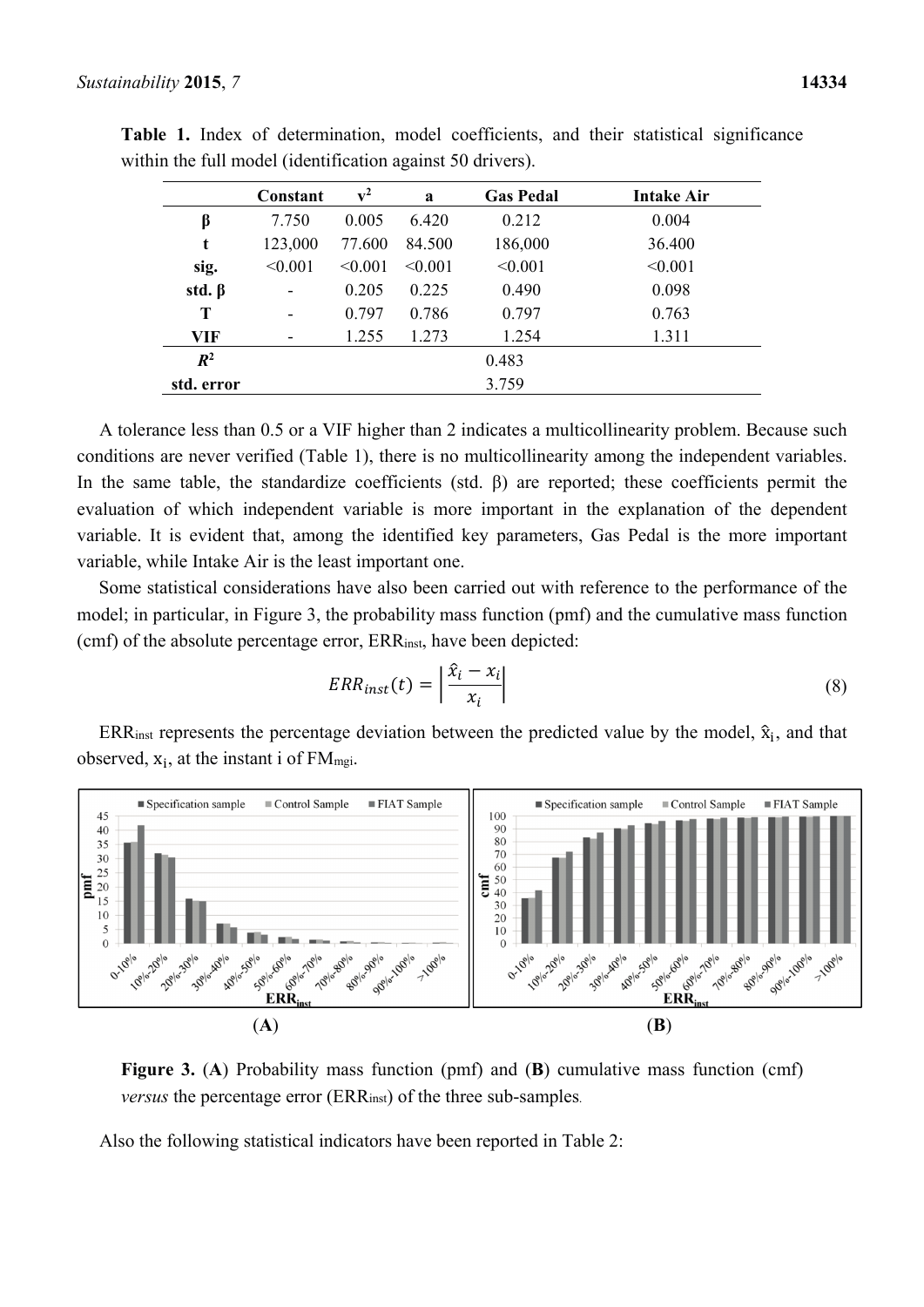• RMSE (root mean square error), which is the ratio between the inner deviance and the total numerosity, n

$$
RMSE = \sqrt{\frac{\sum_{i=1}^{n} (x_i - \hat{x}_i)^2}{n}}
$$
\n(9)

• MAPE (mean absolute percentage error), which is a measure of accuracy of a method for constructing fitted time series values

$$
MAPE = \frac{1}{n} \sum_{i=1}^{n} \frac{|x_i - \hat{x}_i|}{x_i}
$$
 (10)

|                      | <b>RMSE</b> | <b>MAPE</b> |
|----------------------|-------------|-------------|
| Specification Sample | 3 790       | 0.188       |
| Control Sample       | 3.670       | 0.184       |
| Fiat Sample          | 3.330       | 0 161       |

**Table 2.** RMSE and MAPE computed for the three samples.

As stated before, the aim of this work is to develop a model that can be used in an integrated simulation environment. The need for adopting independent variables that are very easily estimated by simulation platforms or collected from on-board low-cost devices has been clearly stated in Section 2. Typically, Intake Air is difficult to estimate in standard models of vehicle dynamics with enough accuracy. Thus we proceeded to the specification of another model, reduced.1. The reduced.1 model carries the same variables mentioned before except for Intake Air, namely:

$$
FM_{\text{mgi}} = \beta_0 + \beta_1 v^2 + \beta_2 a + \beta_3 Gas\text{Pedal}
$$
 (11)

The same calibration procedure was repeated and also for this case calibration results, the R-square value and t-stats associated to each parameter have been reported in Table 3.

|              | Constant | $v^2$   | a       | <b>Gas Pedal</b> |  |
|--------------|----------|---------|---------|------------------|--|
| β            | 9.530    | 0.005   | 7.300   | 0.222            |  |
| t            | 238.000  | 88.200  | 101.000 | 199.000          |  |
| sig.         | < 0.001  | < 0.001 | < 0.001 | < 0.001          |  |
| std. $\beta$ |          | 0.228   | 0.255   | 0.513            |  |
| т            |          | 0.845   | 0.873   | 0.846            |  |
| VIF          |          | 1.183   | 1.145   | 1.182            |  |
| $R^2$        | 0.476    |         |         |                  |  |
| std. error   | 3.785    |         |         |                  |  |

**Table 3.** Index of determination and beta coefficients and their significance within the reduced.1 model (identification against 50 drivers).

It is worth noting that, in accordance with the previous consideration about the standardized coefficients in Table 1, excluding Intake Air represents an acceptable approximation. Indeed further analyses were performed by comparison of the data obtained from the two models specified in order to demonstrate that the use of the simplified model is fully justified.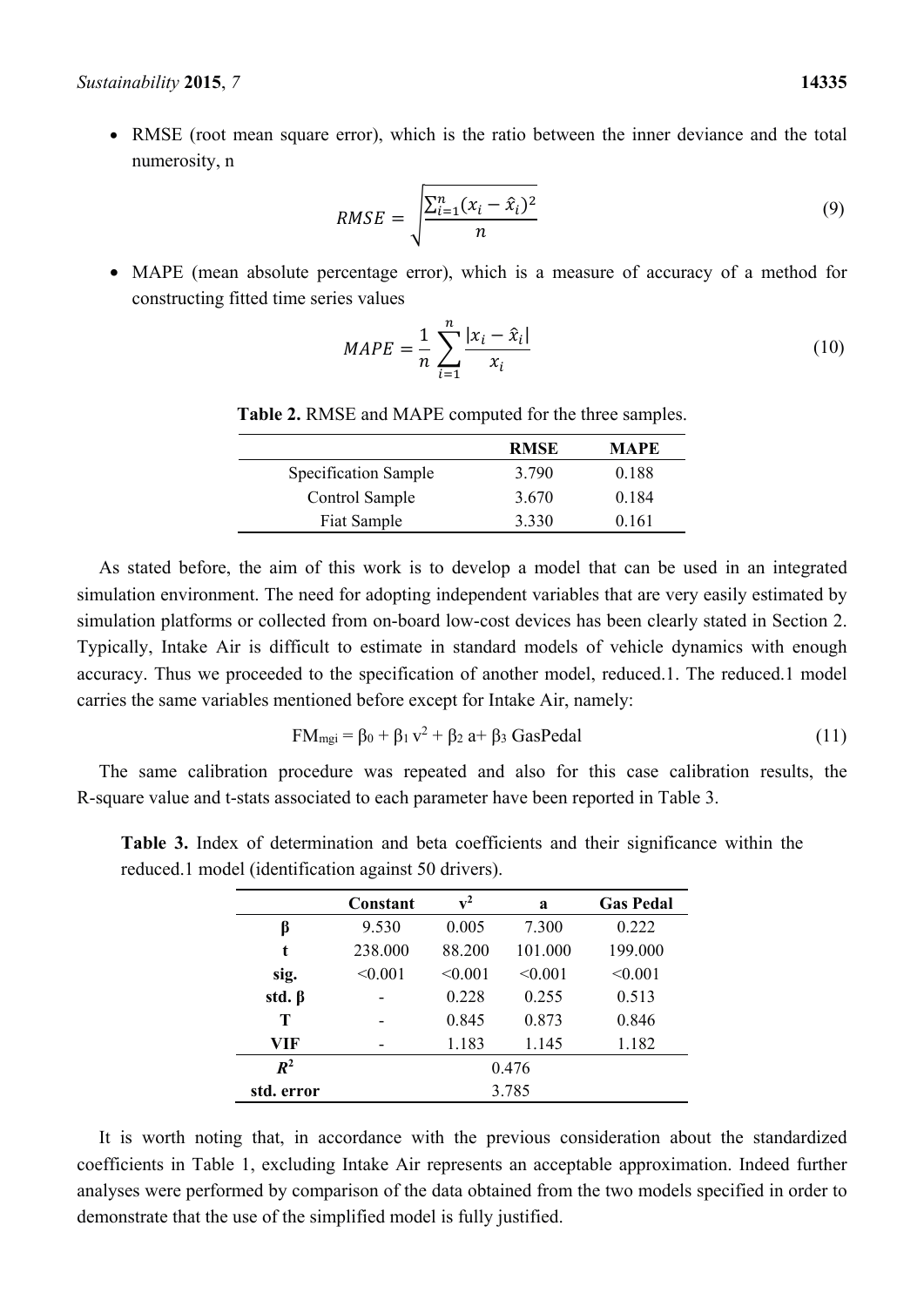The gap between the responses of the two models has been evaluated as:

$$
\Delta(t) = \left| \frac{\mathrm{FM}_{\mathrm{mgi}}^{(1)} - \mathrm{FM}_{\mathrm{mgi}}^{(2)}}{\mathrm{FM}_{\mathrm{mgi}}^{(1)}} \right| \tag{12}
$$

where  $FM_{mgi}^{(1)}$  and  $FM_{mgi}^{(2)}$  are the values of fuel consumption computed in the same time instant by using the reduced and the full model, respectively.

Figure 4 shows the probability mass function (pmf) and cumulative mass function (cmf) of the values assumed by  $\Delta$  in the three reference samples. Differences in the outputs of the two models are lower than 5% in more than 90% of the cases.



**Figure 4.** (**A**) The probability mass function (pmf) and (**B**) cumulative mass function (cmf) of the gap between the responses of the full model and the reduced.1 evaluated for the three sub-samples*.*

In order to give a final understanding of the importance of each independent variable, two further specifications of the model have been analyzed. The two models have been specified by progressively removing the  $v^2$  (model reduced.2) and the *a* (model reduced.3). Results associated with these models have been reported in Table 4. Removing Intake Air causes a negligible reduction of the R-square value (and consistently causes a negligible increase in the standard error of the model). The decrease of the model performance becomes significant once the reduced.2 and reduced.3 specifications are considered.

The reduced.1 model is considered to be the best trade-off between the accuracy and the practical usability we look for; for this reason further analyses described in the paper have been carried out by using the reduced.1 model.

|           |                | Constant | $v^2$          | a       | <b>Gas Pedal</b> |
|-----------|----------------|----------|----------------|---------|------------------|
|           | β              | 12.497   | $\overline{a}$ | 5.430   | 0.255            |
|           | t              | 551.674  |                | 75.144  | 233.576          |
| reduced.2 | sig.           | < 0.001  |                | < 0.001 | < 0.001          |
|           | std. $\beta$   |          | -              | 0.190   | 0.590            |
|           | $\mathbb{R}^2$ |          |                | 0.432   |                  |
|           | std. error     |          |                | 3.940   |                  |

**Table 4.** Index of determination and beta coefficients and their significance within the reduced.2 and reduced.3 models (identification against 50 drivers).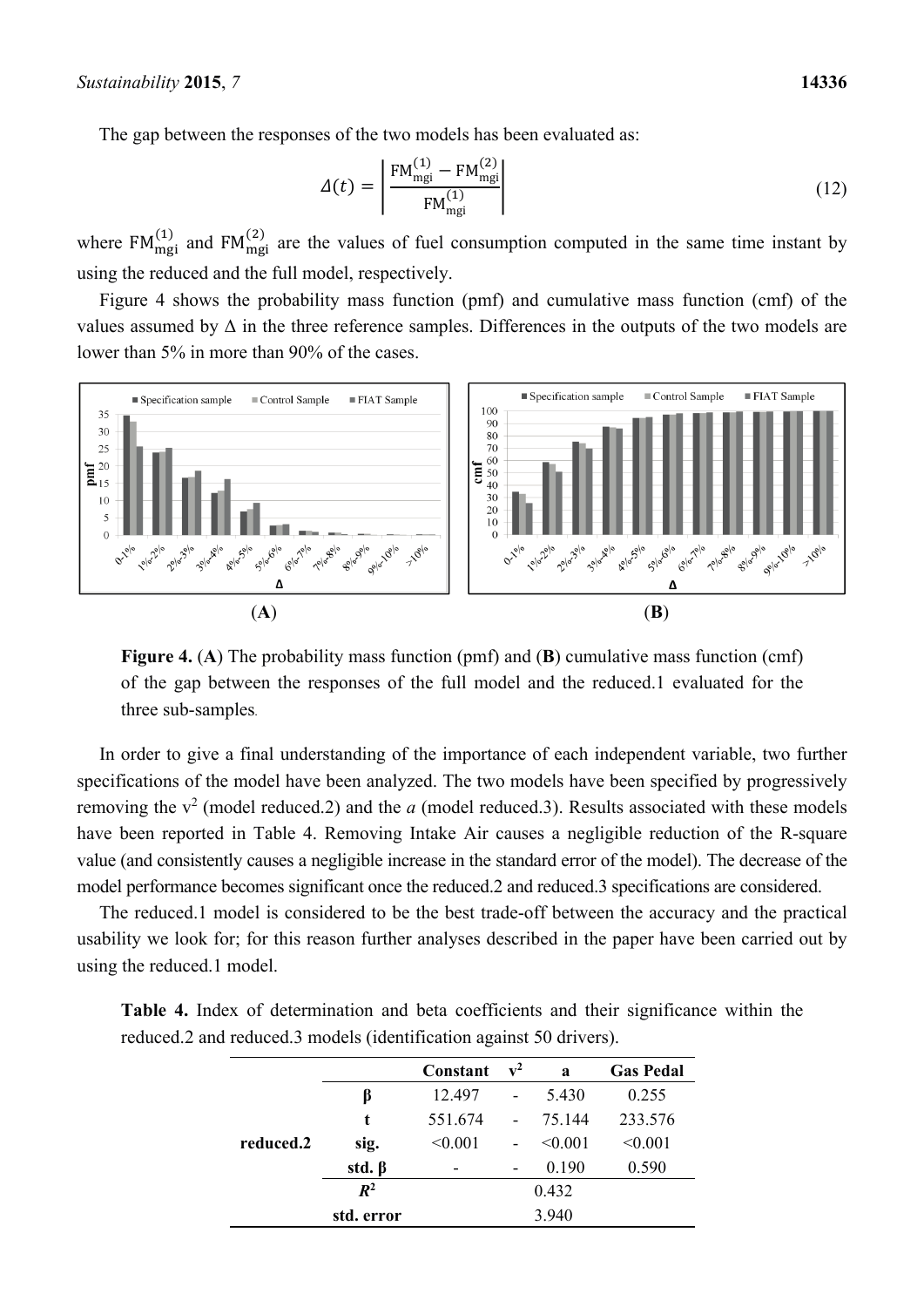| $\blacksquare$ $\blacksquare$ $\blacksquare$ |              |          |       |       |                  |  |  |
|----------------------------------------------|--------------|----------|-------|-------|------------------|--|--|
|                                              |              | Constant | $v^2$ | a     | <b>Gas Pedal</b> |  |  |
|                                              | β            | 12.935   |       |       | 0.272            |  |  |
|                                              | t            | 573.849  |       |       | 248.090          |  |  |
| reduced.3                                    | sig.         | < 0.001  |       |       | < 0.001          |  |  |
|                                              | std. $\beta$ |          |       |       | 0.631            |  |  |
|                                              | $R^2$        |          |       | 0.398 |                  |  |  |
|                                              | std. error   |          |       | 4.058 |                  |  |  |

**Table 4.** *Cont.*

## *4.3. Model Transferability*

In order to evaluate transferability properties of the developed model, it has been applied to the estimation of the fuel consumptions observed in the transferability experiment (see Section 3.2). Model performances are expressed again in terms of ERRinst and have been reported in Figure 5. ERRinst distribution has been computed for each of the different driving contexts studied, and for the whole validation path. The ERR<sub>inst</sub> distribution concerning the control sample of the DRIVE  $IN^2$  experiment has been also reported (dashed line) for comparison.



**Figure 5.** (**A**) Probability mass function (pmf) and (**B**) cumulative mass function (cmf) of the gap between the responses of the reduced.1 model once applied in the driving contexts of the validation experiment*.*

Figure 5 allows for some interesting considerations. First of all the performances of the model are fully comparable in the different contexts, although some of them are very different from each other (for example, motorway *versus* urban streets). Likely, this happens because the chosen independent variables are able to embed in aggregate ways the effect of different driving contexts. On the other hand, the performance of the model in these new contexts is worse. As evident from Figure 5, the incidence of small errors decreases and the incidence of medium errors increases. However, this is, in our opinion, due to the differences in the two experimental samples (e.g., 13 driving sessions *vs.* 100 ones—50 each in the calibration and validation dataset), rather than to the inherent characteristics of the model. This opinion will be detailed in Section 5. Of course a new transferability sample could be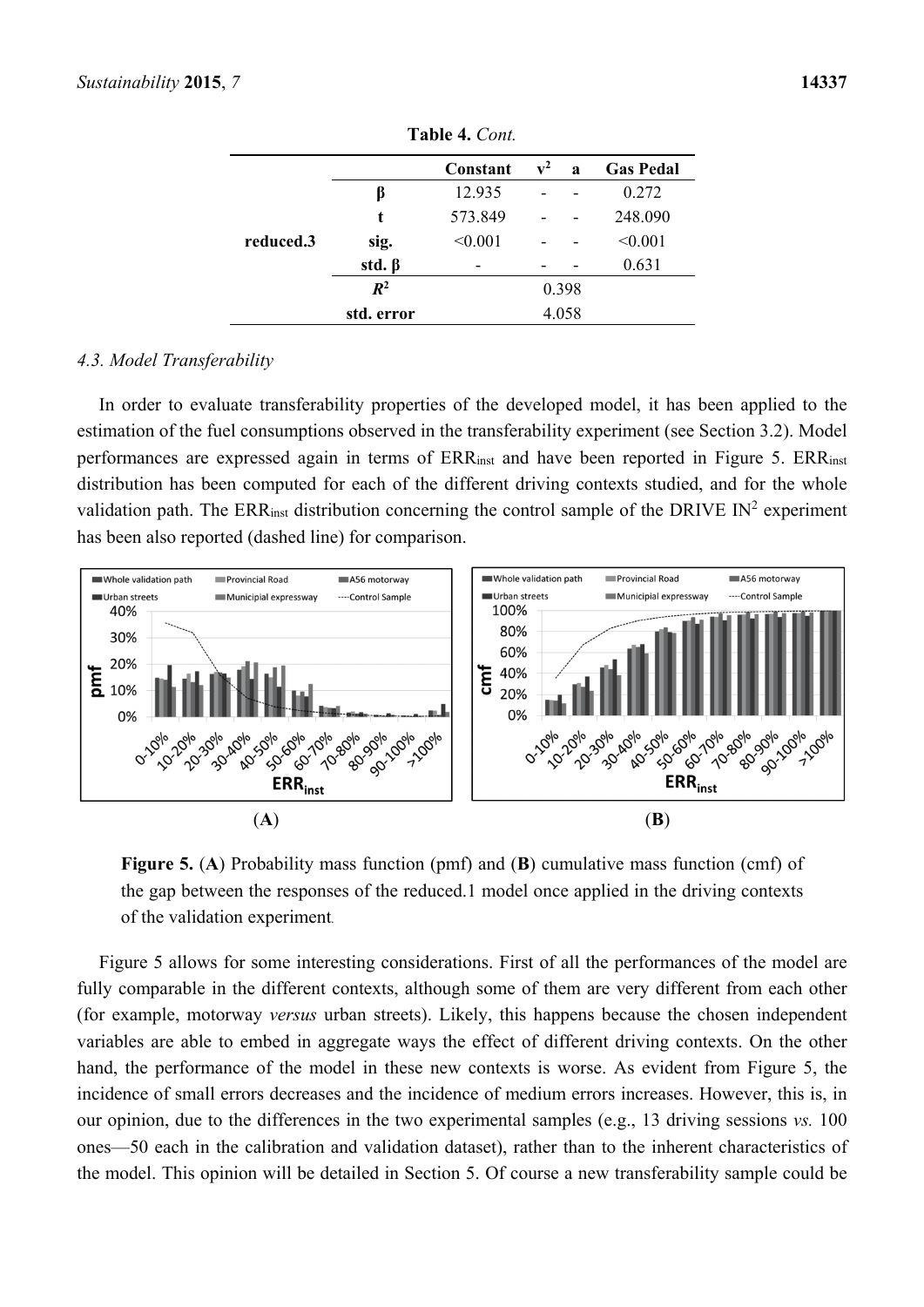adopted but this goes beyond the resources now available for our work. This issue will be addressed in future research.

## *4.4. Parameters Dispersion*

The parameters in Table 4 treat as equivalent the driving sessions of 50 randomly selected drivers. In this section, this hypothesis is removed, and the parameters of the reduced model are identified against each driving session. In Table 5 some statistics concerning the dispersion of the parameters R-square and RMSE are listed; in particular the dispersion is described by reporting the minimum, maximum, first, second and third quartile of the empirical distributions of each variable.

Although we presume that driver behavior and habits are significant factors affecting fuel consumption rates, the previous analysis does not have any behavioral implication. It is only aimed at understanding the range of variability of each of the parameters, and of the performances of the models. Interestingly when the model is specified for each driver, the R-square is (on average) higher; at the same time the RMSE is (on average) lower. Values of the coefficients are consistent with those of Table 3, except for the acceleration whose coefficients seem to have a great variability.

**Table 5.** The minimum, maximum, first, second and third quartiles of the values assumed by the parameters (together with R-square and RMSE) estimated for each of the trajectories in the dataset.

|                | Min                   | Max                   | 01                    | O2                    | <b>O3</b>             |
|----------------|-----------------------|-----------------------|-----------------------|-----------------------|-----------------------|
| $\beta_0$      | 4.580                 | 13.500                | 7.440                 | 8.970                 | 10.200                |
| $\beta_1$      | $1.53 \times 10^{-4}$ | $1.02 \times 10^{-2}$ | $4.01 \times 10^{-3}$ | $6.40 \times 10^{-3}$ | $7.65 \times 10^{-3}$ |
| $\beta_2$      | $-5.620$              | 21.200                | 1.750                 | 11.800                | 14.200                |
| $\beta_3$      | 0.115                 | 0.518                 | 0.184                 | 0.236                 | 0.288                 |
| $\mathbb{R}^2$ | 0.226                 | 0.785                 | 0.474                 | 0.545                 | 0.630                 |
| <b>RMSE</b>    | 2.320                 | 5.400                 | 3.020                 | 3.420                 | 3.760                 |

#### *4.5. Aggregate Analysis*

Another interesting point of comparison of model performances concerns the performance in terms of aggregate fuel consumption C(T). Aggregated data is intended here as the temporal integration of  $FC<sub>inst</sub>$  in the total length of the driving session T, namely:

$$
C(T)[l] = \int_{0}^{T} FC_{inst}(t) \cdot dt
$$
 (13)

Even in this case a discrepancy parameter is defined:

$$
ERR_{aggr}(t) = \left| \frac{\hat{C}(T) - C(T)}{C(T)} \right| \tag{14}
$$

where  $\hat{C}(T)$  and  $C(T)$  are the aggregate fuel consumption using the values predicted by the model and the observed ones, respectively. Figure 6 shows the probability mass function (pmf) and cumulative mass function (cmf) of the values assumed by ERRaggr variable.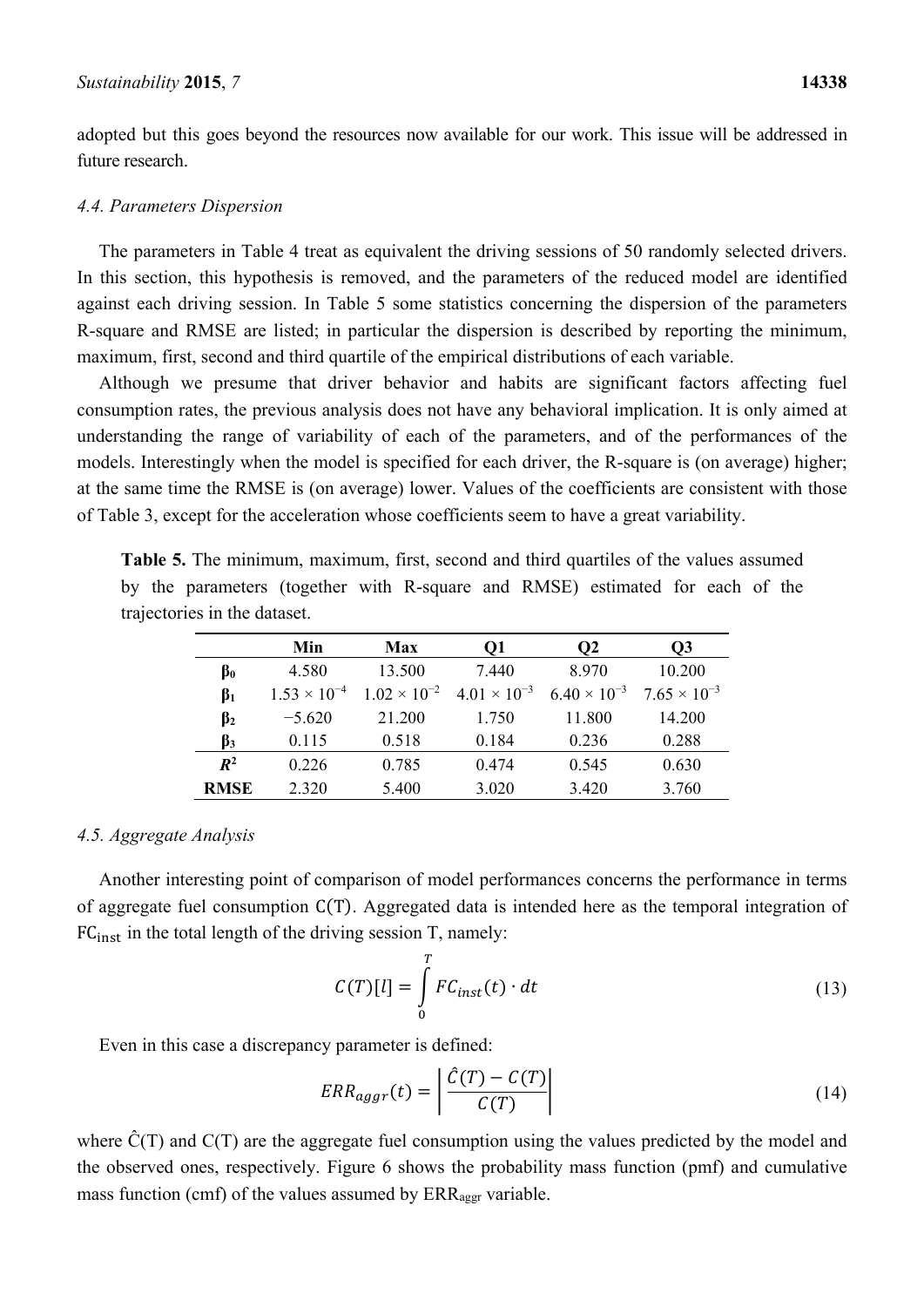

**Figure 6.** (**A**) Probability mass function (pmf) and (**B**) cumulative mass function (cmf) *versus* the aggregate error evaluated in the sample used for the model verification.

## **5. Discussion**

The evaluation of fuel consumption is a hot topic for the development and evaluation of Driving Assistance Systems, and the definition of a proper evaluation measure is of fundamental importance. Our results show that modelling instantaneous fuel consumption is quite difficult. Indeed in Figure 2 we showed that in about 35% of the cases, instantaneous fuel metering can be predicted with a discrepancy lower than 10% (in terms of ERR<sub>inst</sub>), but on the other hand we showed that in about 10% of the cases this discrepancy is greater than 50%. The performance of the model in terms of instantaneous fuel consumption gets worse when applied to the estimation of the fuel consumed during the transferability experiment. On the other hand two of the models presented in Section 2, those compatible with our experiments, have been calibrated using our data, and both of them present even worse performances. Indeed, the best of the functional forms within those introduced by Lee *et al*. [27], corresponds to our reduced.3 specification, which we showed to be less convincing than reduced.1 (Table 4); it is worth noting that in the original work the throttle was used instead of the gas pedal as independent variable, but this difference seems to be not enough to justify the great decrease in the performance of the model (the authors reported an R-square coefficient of 0.81 in their dataset). Similarly the best of the models presented in [25], the Model M, exhibits an R-square of 0.27 (and an RMSE of 4.459) once calibrated by using data of our specification sample; moreover six of the estimated coefficients (of a total of fifteen) are not statistically significant.

Another relevant point concerns the great fluctuations of the parameters (in particular for  $\beta_2$ ) estimated for each of the driving sessions (Table 5).

We argue that this great instability in the instantaneous estimation is not a matter of our experimental conditions, but rather a confirmation of the presence of several secondary components which strongly affect model estimations. One of these could be the different behaviors observable in different types of drivers. This is a point potentially relevant for our results considering the poor heterogeneity (in terms of gender and age) of the sample in the transferability experiment. Our conjecture is partially supported by the fact that results improve strongly once the same model is used to compute the total fuel consumption associated to a driving session  $\hat{C}(T)$ , in which fluctuations are averaged.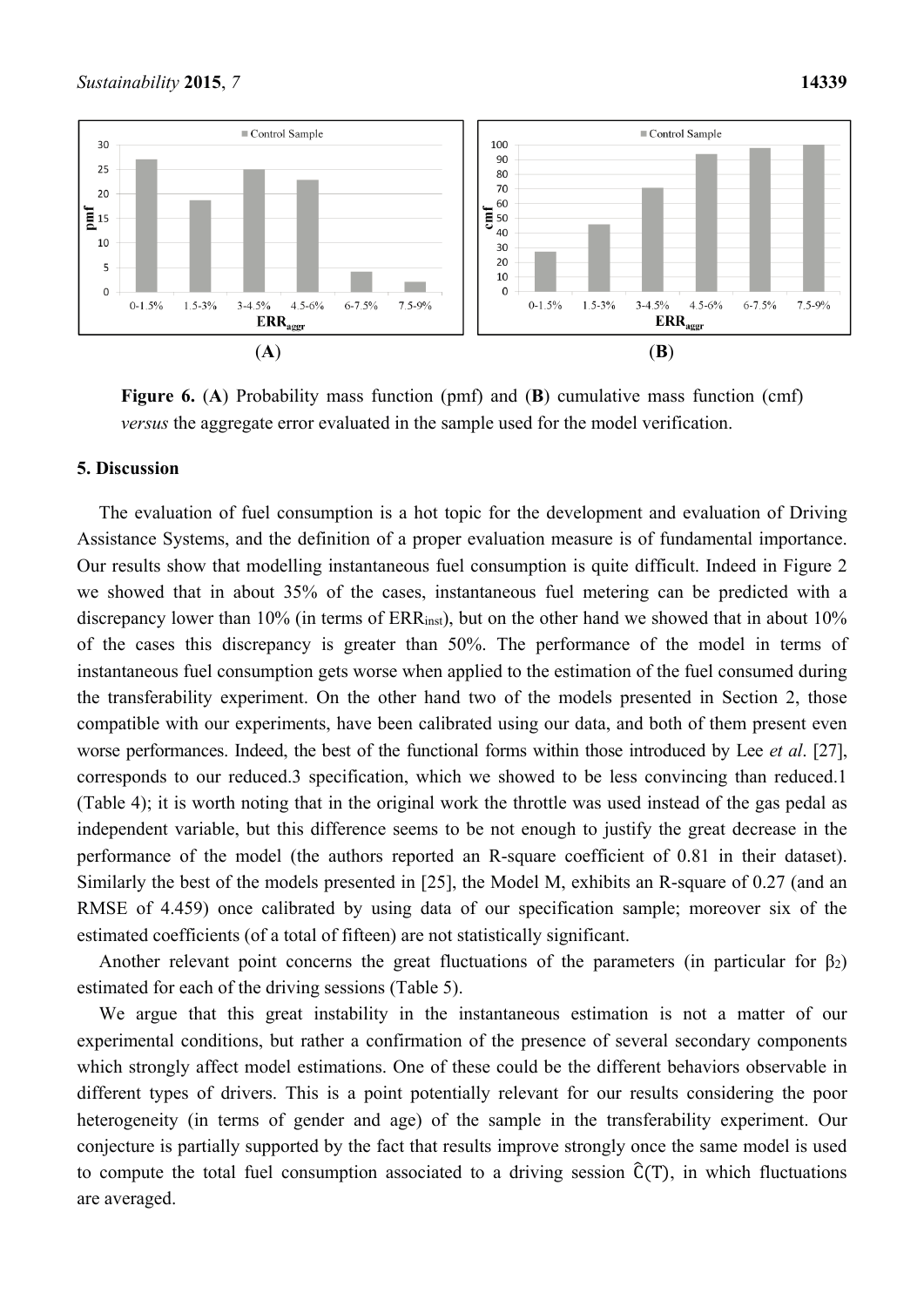Indeed, Figure 6 has showed that in aggregated terms differences are lower than 6% in more than 90% of the cases. This is a result that could be defined as excellent according to similar estimations made in the literature [33].

However, the ERR<sub>aggr</sub> is computed on the whole trajectory duration T, while the ERR<sub>inst</sub> is computed in each instant. Thus, an interesting question to be addressed concerns the evaluation of a trade-off time interval able to compute an acceptable estimation of fuel consumption; this would be fundamental in the development of real-time eco-driving strategies.

Importantly, our results are basically based on fuel metering as observed and recorded at the OBD port, which has been showed to be quite reliable. A great advantage of the developed fuel consumption model is that, unlike most microscopic models present in literature, it can be easily integrated into much of the existing testing platforms for ADAS. This is possible because only simple data are considered in the specification of the model. Our effort toward simplification of approaches is well justified by the need for adopting online estimation and control logics in the development of ADAS. Indeed, more critical aspects in ADAS, those related to human behavior, have been proved to be effectively approachable with simple and linear models, as shown in [34,35].

### **6. Conclusions**

Fuel consumption and CO<sub>2</sub> emission savings can be created by adopting environmentally friendly policies, by implementing traffic congestion reducing strategies, by choosing ecological routes, and, in particular, by enacting more efficient driving styles. Our research addresses this last point through the development of real-time microscopic fuel consumption model. The data used in the paper were collected during a huge experimental campaign (more than 8000 Km of driving data over 100 subjects) near Naples, Italy, by an instrumented vehicle under extra-urban driving conditions. We proposed a simple and efficient fuel consumption model based only on data from OBD port and IMU and, therefore, one that is easy to implement in an integrated simulation environment.

The prevision accuracy of our model was verified performing both instantaneous and aggregate validations. The findings show that, despite the relative simplicity of the model's structure and the few input variables, the proposed model provides a good estimation of the instantaneous fuel consumption and that a better estimation is obtained when the values of fuel consumption are aggregated in quite high time windows.

The peculiar aspect of proposed model, the aspect that differentiates it from the most part of microscopic models present in literature, is that it was developed specifically to be integrated into the existing ADAS testing platforms. These results justify further research efforts to extend the model's application range to other vehicle categories and traffic contexts. Furthermore, we lay a solid foundation for an accurate and useful tool for ADAS evaluation and development and, more generally, for the estimation of the fuel consumption in simulated environments (driving simulations, model in the loop, *etc*.).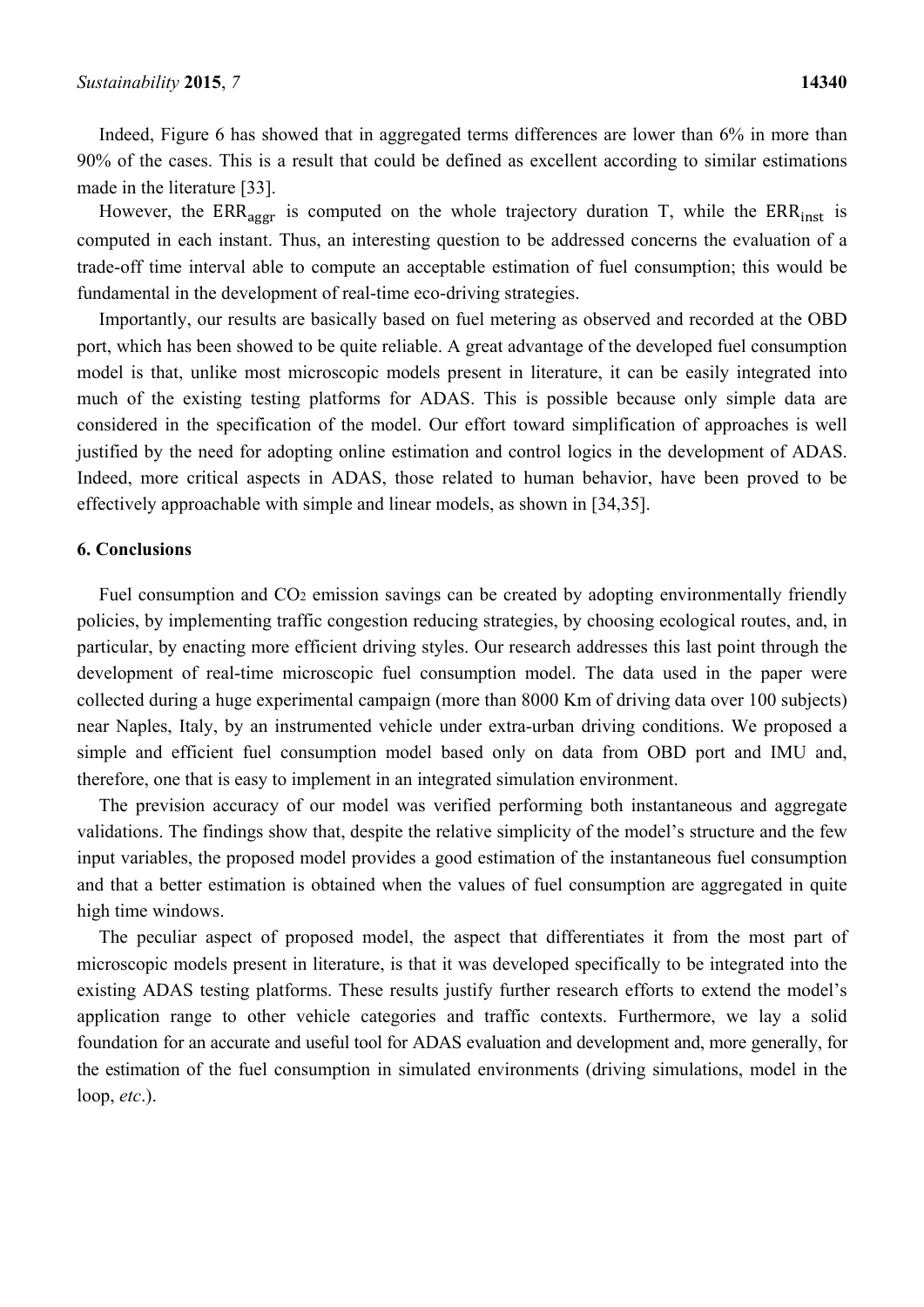# **Acknowledgments**

Data used in this work were supplied by the PON (Programma Operativo Nazionale) 2007–2013–Research Project B61H110004000005 (DRIVE  $IN^2$ ). Analyses and developments ware partially supported within the PON Research Project B68F12001150005 (Apps4Safety)

# **Author Contributions**

Gennaro Nicola Bifulco initiated the project and conceptualized the paper. Maria Russo Spena analyzed the data and made contributions in writing material. Francesco Galante and Luigi Pariota made contributions in data collection, analysis and in writing the paper.

# **Conflicts of Interest**

The authors declare no conflict of interest.

# **References**

- 1. Molenaar, R.; van Bilsen, A.; van der Made, R.; de Vries, R. Full spectrum camera simulation for reliable virtual development and validation of ADAS and automated driving applications. In *Intelligent Vehicles Symposium (IV), 2015 IEEE*, Proceedings of 2015 IEEE Intelligent Vehicles Symposium (IV2015), Seoul, Korea, 28 June–1 July 2015; IEEE: Piscataway, NJ, USA, 2015.
- 2. Bifulco, G.N.; Pariota, L.; Galante, F.; Fiorentino, A. Coupling Instrumented Vehicles and Driving Simulators: Opportunities from the DRIVE IN2 Project. In Proceedings of 15th IEEE International Conference on Intelligent Transportation Systems, Anchorage, AK, USA, 16–19 September 2012; IEEE: Piscataway, NJ, USA, 2012.
- 3. Davitashvili, T. Mathematical Modeling Pollution from Heavy Traffic in Tbilisi Streets. Available online: http://www.wseas.us/e-library/transactions/environment/2009/29-536.pdf (accessed on 16 October 2015).
- 4. Pamanikabud, P. Impact Assessment of Motorway Traffic Noise Using Visualized Noise Mapping Technique. *WSEAS Trans. Environ. Dev.* **2009**, *5*, 24–33.
- 5. Cartenì, A. Urban Sustainable Mobility. Part 1: Rationality in Transport Planning. Available online: http://www.transportproblems.polsl.pl/pl/Archiwum/2014/zeszyt4/2014t9z4\_ 04.pdf (accessed on 19 October 2015).
- 6. Chi, Y.; Guo, Z.; Zheng, Y.; Zhang, X. Scenarios Analysis of the Energies' Consumption and Carbon Emissions in China Based on a Dynamic CGE Model. *Sustainability* **2014**, *6*, 487–512.
- 7. Zhang, X.; Xie, J.; Rao, R.; Liang, Y. Policy Incentives for the Adoption of Electric Vehicles across Countries. *Sustainability* **2014**, *6*, 8056–8078.
- 8. Sivak, M.; Schoettle, B. Eco-driving: Strategic, tactical, and operational decisions of the driver that influence vehicle fuel economy. *Transp. Policy* **2012**, *22*, 96–99.
- 9. D'Acierno, L.; Montella, B.; Gallo, M. A fixed-point model and solution algorithms for simulating urban freight distribution in a multimodal context. *J. Appl. Sci.* **2011**, *11*, 647–654.
- 10. Gori, S.; La Spada, S.; Mannini, L.; Nigro, M. Emission dynamic meso-simulation model to evaluate traffic strategies in congested urban networks. *IET Intell. Transp. Syst.* **2014**, *9*, 333–342.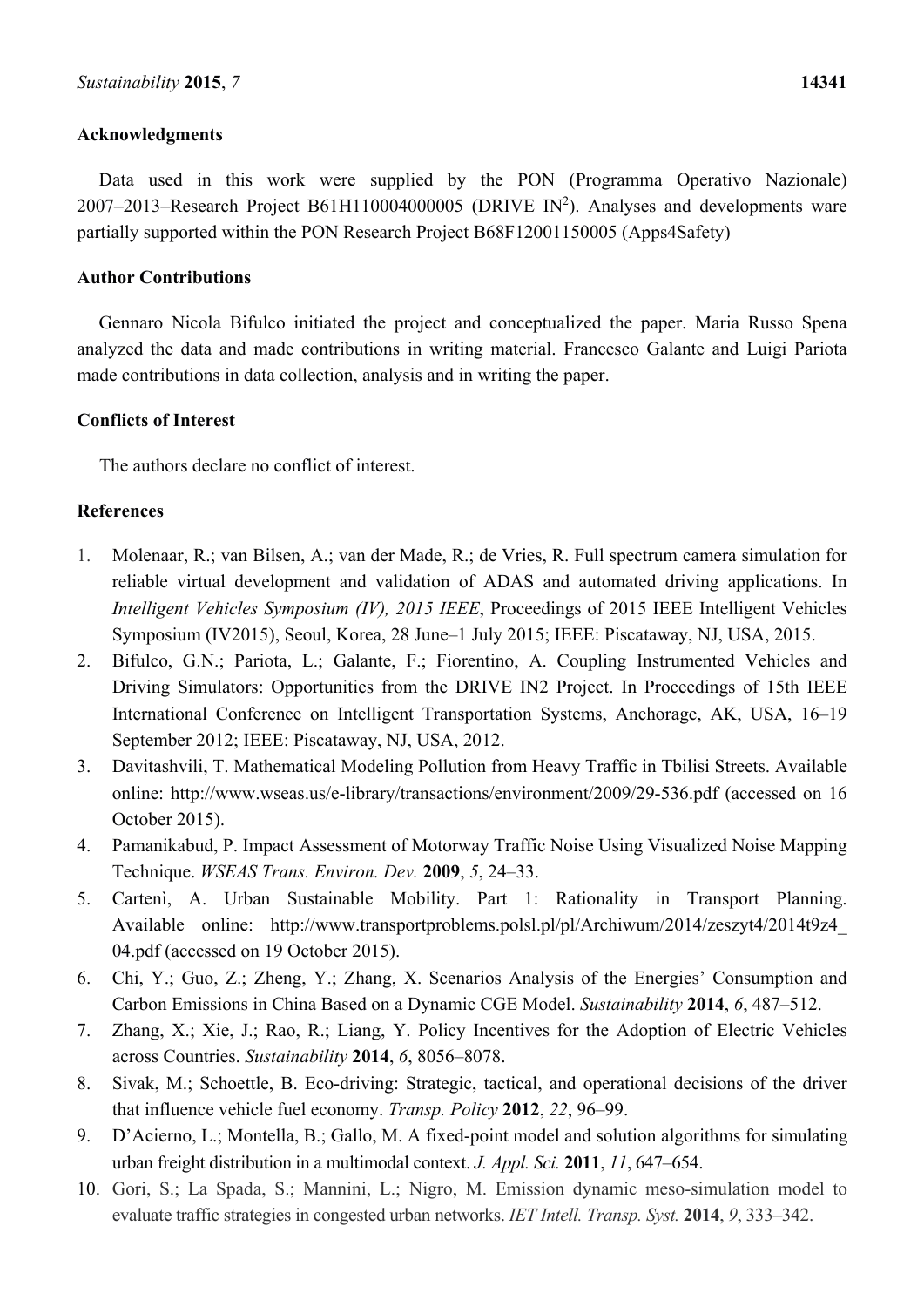- 11. Mauro, R.; Giuffrè, O.; Grana, A.; Chiappone, S. A statistical Approach for Calibrating a Microsimulation Model for Freeways. *WSEAS Trans. Environ. Dev.* **2014**, *10*, 496–508.
- 12. Donateo, T. CO2 impact of intelligent plugin vehicles. *WSEAS Trans. Environ. Dev.* **2013**, *9*, 240–252.
- 13. De Luca, S.; di Pace, R.; Marano, M. Modelling the adoption intention and installation choice of an automotive after-market mild-solar-hybridization kit. *Transp. Res. Part C* **2015**, *56*, 426–445.
- 14. Ntziachristos, L.; Gkatzoflias, D.; Kouridis, C.; Samaras, Z. COPERT: A European road transport emission inventory model. In *Information Technologies in Environmental Engineering*; Springer: Berlin, Germany, 2009; pp. 491–504.
- 15. Brzezinski, D.J.; Newell, T.P. MOBILE 6 A Revised Model for Estimation of Highway Vehicle Emissions. *Emiss. Inventory Living Glob. Environ.* **1998**, *1*, 526–567.
- 16. Koupal, J.; Cumberworth, M.; Michaels, H.; Beardsley, M.; Brzezinski, D.J. Design and Implementation of MOVES: EPA's New Generation Mobile Source Emission Model. Available online: http://www3.epa.gov/ttn/chief/conference/ei12/mobile/koupal.pdf (accessed on 16 October 2015).
- 17. Hui, G.; Zhang, Q.Y.; Yao, S.; Wang, D.H. Evaluation of the International Vehicle Emission (IVE) model with on-road remote sensing measurements. *J. Environ. Sci.* **2007**, *19*, 818–826.
- 18. Zhou, X.; Huang, J.; Weifeng, L.; Li, D. Fuel consumption estimates based on driving pattern recognition. In *Green Computing and Communications (GreenCom), 2013 IEEE and Internet of Things (iThings/CPSCom), IEEE International Conference on and IEEE Cyber, Physical and Social Computing*, Proceedings of 2013 IEEE International Conference on Green Computing and Communications (GreenCom) and IEEE Internet of Things(iThings) and IEEE Cyber, Physical and Social Computing(CPSCom), Beijing, China, 20–23 August 2013; IEEE: Piscataway, NJ, USA, 2013.
- 19. Post, K.; Kent, J. H.; Tomlin, J.; Carruthers, N. Fuel consumption and emission modelling by power demand and a comparison with other models. *Transp. Res. Part A General* **1984**, *18*, 191–213.
- 20. Akcelik, R. Efficiency and drag in the power-based model of fuel consumption. *Transport. Res. B Methodological* **1989**, *23*, 376–385.
- 21. Leung, D.Y.C.; Williams, D.J. Modeling of motor vehicle fuel consumption and emissions using a power-based model. *Environ. Monit. Assess.* **2000**, *65*, 21–29.
- 22. Rakha, H.A.; Ahn, K.; Trani, A. Development of VT-Micro model for estimating hot-stabilized light duty vehicle and truck emissions. *Transp. Res. Part D Transp. Environ.* **2004**, *9*, 49–74.
- 23. Wong, J.Y. *Theory of Ground Vehicles*; John Wiley & Sons: Hoboken, NJ, USA, 2001.
- 24. Rakha, H.A.; Ahn, K.; Moran, K.; Searens, B.; Van den Bulck, E. Virginia Tech Comprehensive Power-Based Fuel Consumption Model: Model development and testing. *Transp. Res. Part D Transp. Environ.* **2011**, *16*, 492–503.
- 25. Ahn, K. Microscopic Fuel Consumption and Emission Modeling. Master's Thesis, Virginia Polytechnic Institute and State University, Blacksburg, VA, USA, 1998.
- 26. Barth, M.; An, F.; Younglove, T.; Scora, G.; Levine, C.; Ross, M.; Wenzel, T. Development of a Comprehensive Modal Emissions Model. Available online: http://onlinepubs.trb.org/Onlinepubs/ nchrp/nchrp\_w122.PDF (accessed on 16 October 2015).